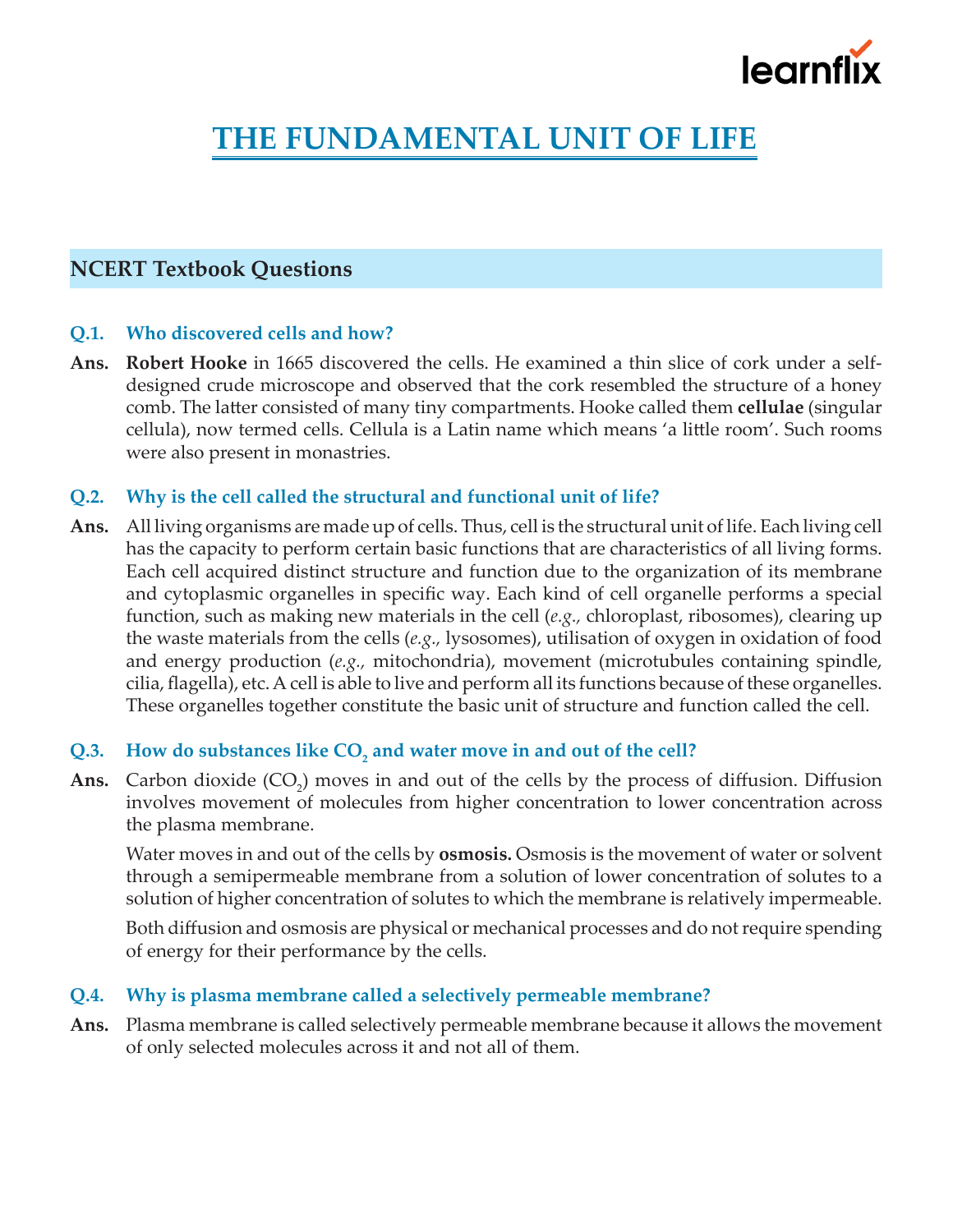## **Q.5. Fill in the gaps in the following table illustrating differences between prokaryotic and eukaryotic cells.**

|    | <b>Prokaryotic cell</b>                       |   | Eukaryotic cell                                 |
|----|-----------------------------------------------|---|-------------------------------------------------|
|    | 1. Size: generally small $(1 – 10 \mu m_i)$ ; |   | 1. Size: generally large $(5 - 100 \text{ Mm})$ |
|    | $1 \mu m = 10^{-6}$ m                         |   |                                                 |
|    | 2. Nuclear region:                            |   | 2. Nuclear region: well defined and             |
|    |                                               |   | surrounded by a nuclear membrane                |
|    |                                               |   |                                                 |
|    |                                               |   |                                                 |
| 3. | Chromosome: single                            |   | 3. Chromosome: more than one                    |
|    | 4. Membrane – bound organelles: absent        | 4 |                                                 |
|    |                                               |   |                                                 |

- **Ans.** 2. It lies in the cytoplasm and not covered with a nuclear membrane, nucleoid.
	- 4. Membrane-bound cell organelles such as mitochondria, plastids, Golgi apparatus, lysosomes, etc., are present in the cytoplasm.
- **Q.6. Can you name the two organelles we have studied that contain their own genetic material?**
- **Ans.** (*a*) Mitochondria; (*b*) Chloroplasts (plastids).

## **Q.7. If the organization of a cell is destroyed due to some physical and chemical influence, what will happen?**

**Ans.** A well organized cell maintains **homeostasis,** *i.e.,* constant internal chemical composition. It is, therefore, able to perform basic functions such as respiration, obtaining nutrition, clearing of waste, forming new proteins, etc. If the organization of a cell is destroyed, it will not be able to maintain homeostasis and thus will not be able to perform above said basic functions and such a cell will ultimately die.

## **Q.8. Why are lysosomes are known as suicide bags?**

**Ans.** Lysosomes contain digestive enzymes for almost all types of organic materials. If their covering membrane breaks as it happens during injury to cell, the digestive enzymes will spill over the cell contents and digest the same. As lysosomes are organelles which on bursting can kill cells possessing them, they are called **suicide bags.**

## **Q.9. Where are proteins synthesized inside the cell?**

**Ans.** Proteins are synthesized in the ribosomes.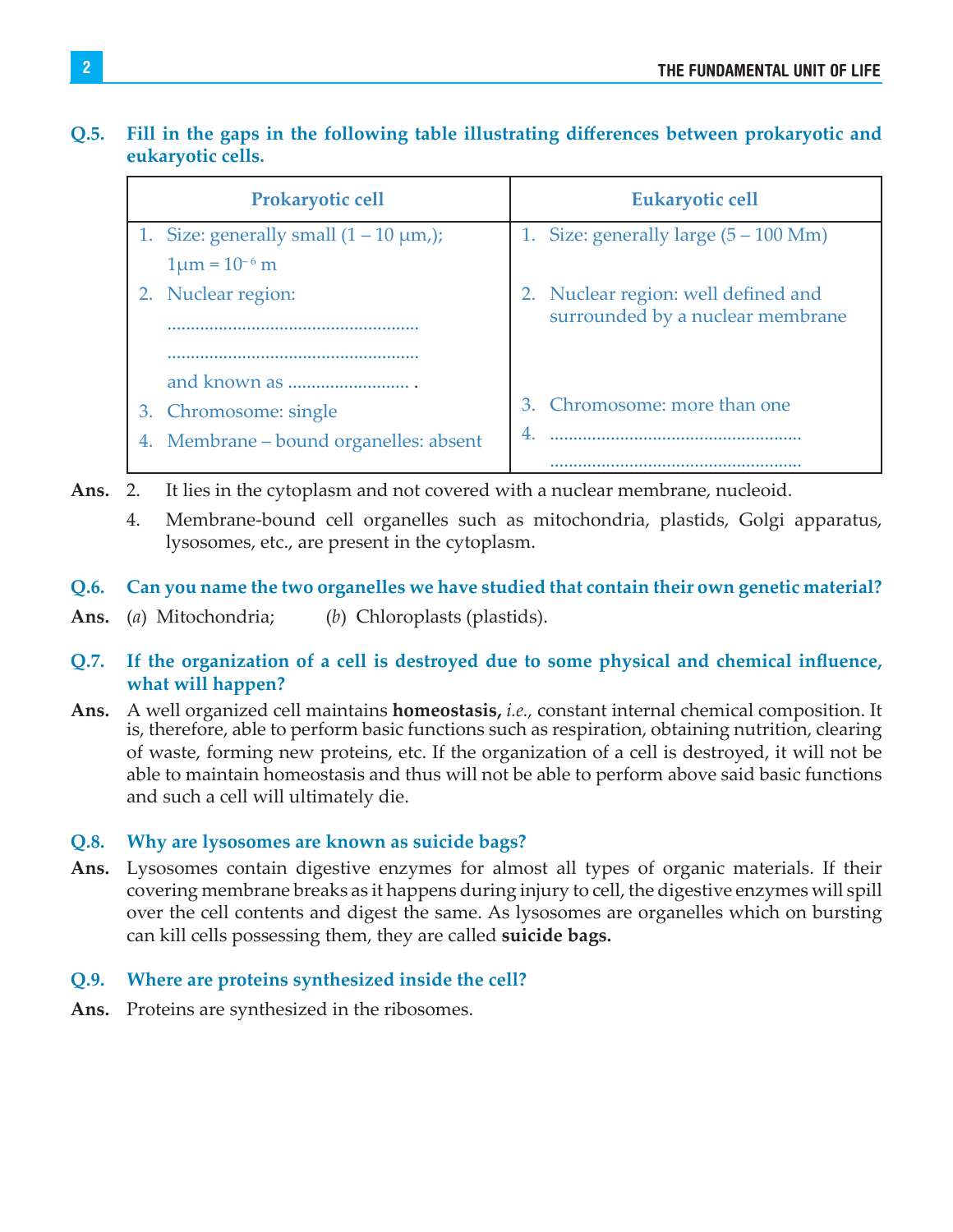## **NCERT Exercises**

#### **Q.1 Make a comparison and write down ways in which plant cells are different from animal cells.**

**Ans.** Differences between plants and animal cells are as follows:

| Plant cell                                                                                                        | <b>Animal Cell</b>                                        |
|-------------------------------------------------------------------------------------------------------------------|-----------------------------------------------------------|
| 1. Plant cell has cell wall.                                                                                      | Animal cells lack cell wall.                              |
| 2. It has plastids and specialized plastids<br>called chloroplast that help them to<br>synthesise their own food. | Animal cells lack plastids and cannot<br>synthesise food. |
| 3. Plant cells have large central vacuole.                                                                        | Animal cells have small vacuoles                          |
| 4. Food is stored as starch.                                                                                      | Food is stored as glycogen.                               |
| 5. Centriole is absent in plant cells.                                                                            | Animal cells have centriole.                              |

#### **Q.2. How is a prokaryotic cell different from a eukaryotic cell?**

**Ans.** Differences between prokaryotic and eukaryotic cells:

| <b>Prokaryotic Cells</b>                                                                      | Eukaryotic cells                               |
|-----------------------------------------------------------------------------------------------|------------------------------------------------|
| 1. The genetic material is naked. It is<br>not the true nucleus and it is called<br>nucleoid. | True nucleus with nuclear membrane<br>present. |
| 2. DNA is circular.                                                                           | DNA is linear.                                 |
| 3. Membrane bound organelles are<br>absent.                                                   | Most organelles are membrane bound.            |
| Eg: Bacteria                                                                                  | Eg: plant cells, animal cells                  |

#### **Q.3. What would happen if the plasma membrane ruptures or break down?**

**Ans.** Plasma membrane is a selectively permeable membrane of the cell that maintains its homeostasis, *i.e.,* constant internal composition of the cell. If it ruptures or breakdown the constant internal chemical composition of the cell will be lost and it will not be able to perform its basic functions. Such a cell with ruptured plasma membrane is killed.

#### **Q.4. What would happen to the life of a cell if there was no Golgi apparatus?**

**Ans.** There would not be any lysosome for intracellular digestion and cleansing, not complexing of molecules, no exocytosis and no formation of new plasma membrane.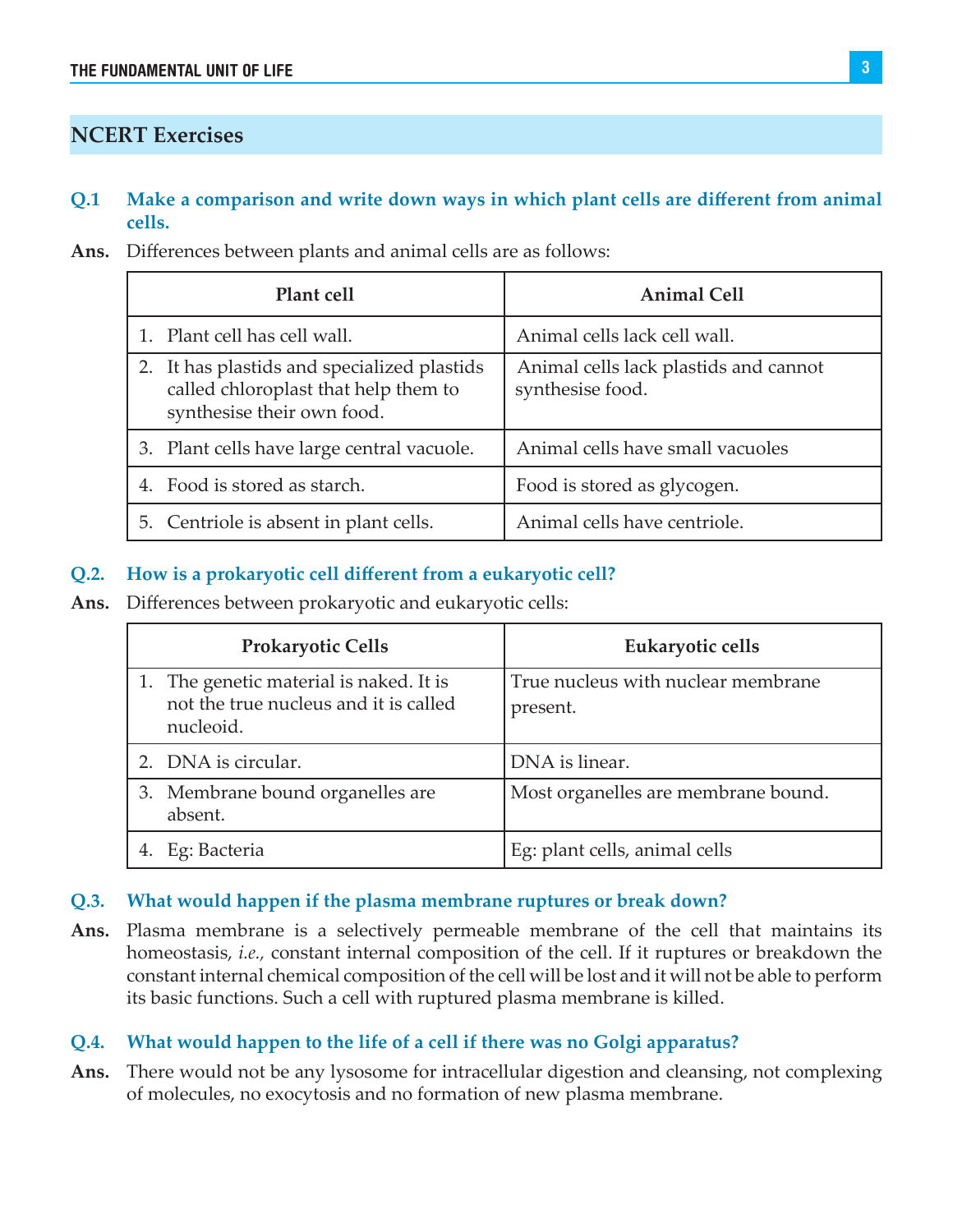#### **Q.5. Which organelle is known as the powerhouse of the cell? Why?**

- **Ans.** Mitochondrion is known as the powerhouse of the cell because it contains enzymes that are needed for stepwise oxidation of food stuffs (carbohydrate, fats or lipids and proteins) present in the cells to  $\mathrm{CO}_2$  and water. Oxidation of food releases energy which is used to form high-energy ATP (adenosine triphosphate) molecules. ATP is known as **energy currency** of the cell and it is used as cellular fuel. Energy stored in ATP is used to bring about energy requiring activities of cell such as photosynthesis, protein synthesis and muscle contraction.
- **Q.6. Where do the lipids and proteins constituting the cell membrane get synthesized?**
- **Ans.** Proteins are synthesized in ribosomes of rough ER while lipids are synthesized over smooth ER.

#### **Q.7. How does an** *Amoeba* **obtain its food?**

**Ans.** *Amoeba* is unicellular animal. It acquires its food by the process of endocytosis. Plasma membrane of *Amoeba* is flexible with its help *Amoeba* engulfs food particles. The engulfed food particle passes into the body of organism as a phagosome. Phagosome combines with lysosome to produce **digestive** or **food vacuole.** Digestion occurs in food vacuole. The digested food passes into surrounding cytoplasm. The undigested matter is thrown out of the cell.

#### **Q.8. What is osmosis?**

- **Ans.** Osmosis is diffusion of water from the region of its higher concentration (pure water or dilute solution) to the region of its lower concentration (strong solution) through a semipermeable membrane.
- **Q.9. Carry out the following osmosis experiment:**

**Take four peeled potato halves and scoop each one out to make potato cups. One of these potato cups should be made from a boiled potato. Put each potato cup into a trough containing water.** 

**Now**

- **(***a***) keep cup A empty;**
- **(***b***) put one teaspoon sugar in cup B;**
- **(***c***) put one teaspoon salt in cup C;**
- **(***d***) put one teaspoon sugar in the boiled potato cup D;**

 **Keep these for 2 hours. Then observe the four potato cups and answer the following:**

- **(***i***) Explain why water gathers in the hollowed portion of B and C.**
- **(***ii***) Why is potato A necessary for this experiment?**
- **(***viii***) Explain why water does not gather in the hollow out portion of A and D?**
- **Ans.** (*i*) When unboiled potato cups B and C were put into a trough containing water, the cells of potatoes gained water by **endosmosis.** When a teaspoon of sugar and salt were added